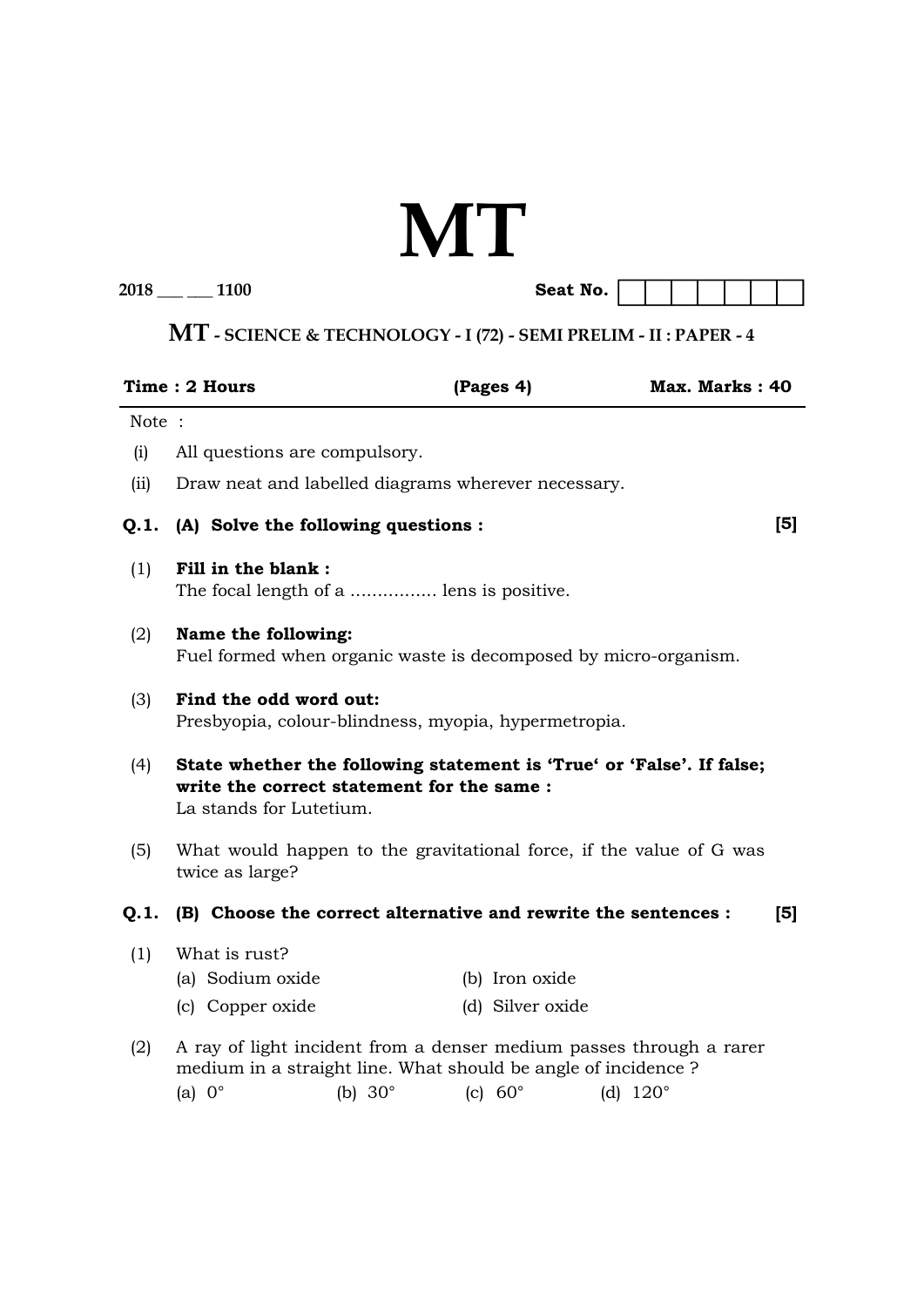|--|

- (a) equator to poles (b) poles to equator
- (c) pole to pole (d) height to surface
- (4) Molecular formula of the chloride of an element X is XCl. This compound is a solid having high melting point. Which of the following elements be present in the same group as X.
	- (a) Na  $($ b) Mg  $($ c) Al  $($ d) Si
- (5) To obtain an image of the same size as the object with the help of a convex lens, the object should be placed .................. .
	- (a) at infinity (b) beyond  $F_1$
	- (c) between  $F_1$  and  $2F_1$ (d) at  $2F_1$

## **Q.2. Solve the following questions : (Any 5)**

## (1) **Explain what happens when following reaction takes place and give the balanced chemical equation:**

Copper reacts with dilute nitric acid.

(2) Answer the following questions from the diagram :



- (a) How many times does the light undergo refraction?
- (b) Which two angles are equal?
- (3) **Distinguish between:** Groups and Periods of Modern Periodic Table

**[10]**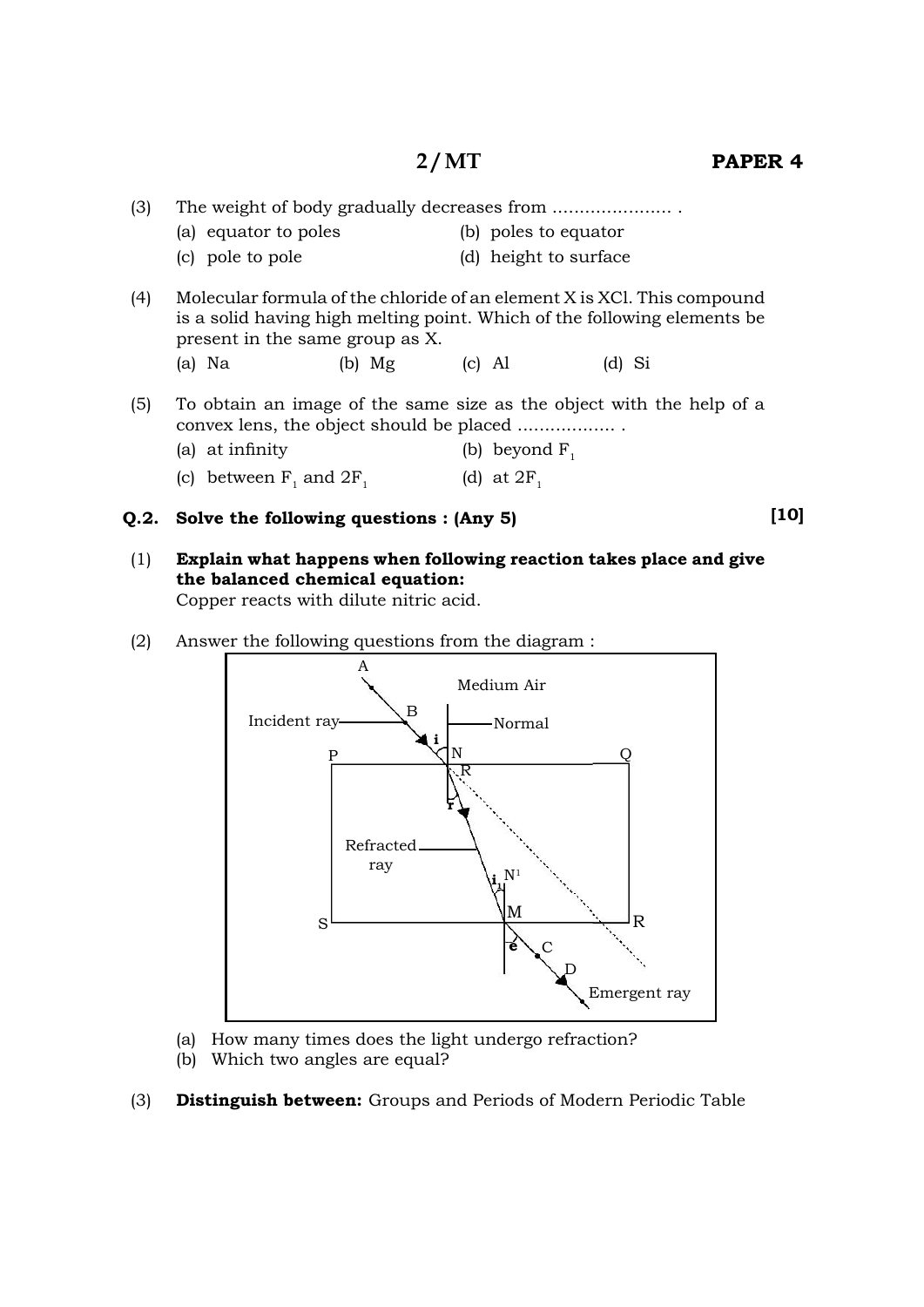(4) Let the period of revolution of a planet at a distance R from a star be T. Prove that if it was at a distance of 2R from the star, its period of revolution will be  $\sqrt{8}$  T.

## (5) Give scientific reason :

 It takes time for pieces of Shahabad tiles to disappear in HCl, but its powder disappears rapidly.

(6) Write down the electronic configuration of the following elements **from the given atomic numbers. Answer the following question with explanation.**

 $_{19}K$ ,  $_{11}Na$ ,  $_{4}Be$ 

Which of these atoms has smallest atomic radius?

### (7) Give scientific reason :

Simple microscope is used by watch repairers.

## **Q.3. Solve the following questions : (Any 5)**

(1) Observe the figure and answer the following question:



- (i) What is the relationship between gravitational force and masses?
- (ii) What is the relationship between gravitational force and distance ?
- (iii) If the value of G on earth is  $6.67 \times 10^{-11}$  Nm<sup>2</sup>/kg<sup>2</sup>, what is its value on the moon?
- $(2)$  (a) Define Optical centre.
	- (b) Give scientific reason : We cannot clearly see an object kept at a distance less than 25 cm from eye.

**[15]**